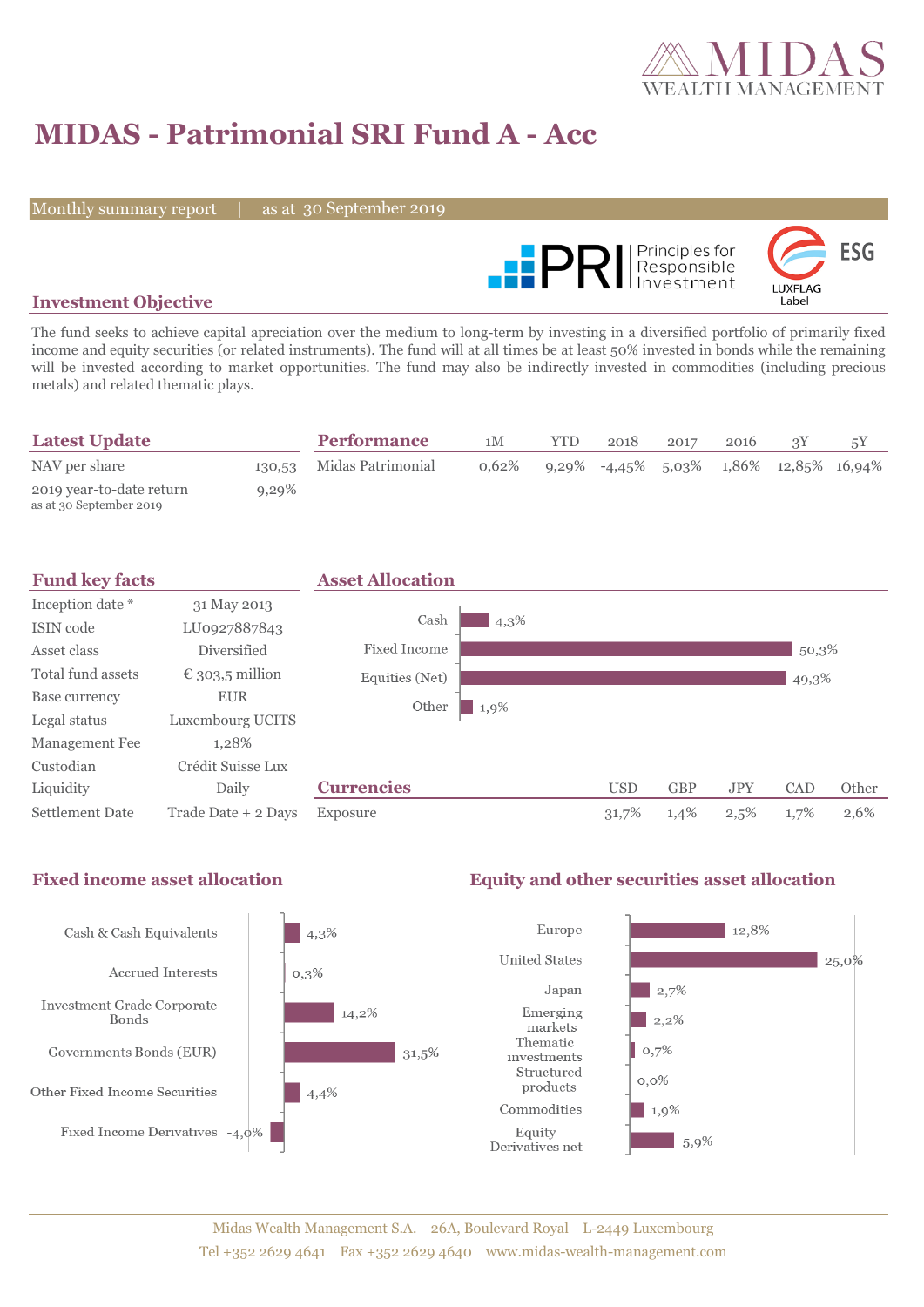

# **MIDAS - Patrimonial SRI Fund A - Acc**

Monthly summary report  $|$ 

as at 30 September 2019

| Top 10 fixed income holdings            | YTM     | Rating     | Weigh   |
|-----------------------------------------|---------|------------|---------|
| NETHERLANDS GOVT: NETHER 0 3/4 07       | $-0.4%$ | <b>AAA</b> | 3,6%    |
| DEUTSCHLAND REP: DBR o 08/15/29         | $-0.5%$ | AAA        | $3,0\%$ |
| BTPS: BTPS 2 02/01/28                   | 0,7%    | BBB-       | $3,0\%$ |
| ALLIANDER: ALLRNV 07/8 04/22/26         | $-0,1%$ | $AA-$      | 2,1%    |
| EUROPEAN INVT BK : EIB o $3/8$ 07/16/25 | $-0.5%$ | AAA        | 2,1%    |
| SPANISH GOV'T: SPGB 1.6 04/30/25        | $-0.2%$ | $BBB+$     | 1,9%    |
| FRANCE O.A.T.: FRTR 2 05/25/48          | 0.5%    | AA         | 1,6%    |
| DEUTSCHLAND REP : DBR 1 1/4 08/15/48    | $0.0\%$ | AAA        | 1,6%    |
| ASFINAG : ASFING 0 1/4 10/18/24         | $-0.5%$ | $AA+$      | 1,4%    |
| BNG BANK NV : BNG 0 1/4 05/07/25        | $-0.4%$ | AAA        | 1,4%    |

**The 10 fixed income rating breakdown** 



| Top 10 equity holdings       | Sector                     | Weight  | <b>Equity sector breakdown</b>                                 |  |  |
|------------------------------|----------------------------|---------|----------------------------------------------------------------|--|--|
| <b>APPLE INC</b>             | Information Technolog 1,0% |         | <b>Consumer Discretionary</b><br>12,9%                         |  |  |
| PEPSICO INC                  | <b>Consumer Staples</b>    | $1,0\%$ | <b>Consumer Staples</b><br>$9,3\%$                             |  |  |
| <b>MICROSOFT CORP</b>        | Information Technolog 0,9% |         | Energy<br>6,5%                                                 |  |  |
| <b>ALPHABET INC-CLA</b>      | Communication Service 0,9% |         | Financials<br>13,3%                                            |  |  |
| <b>FREY</b>                  | <b>Real Estate</b>         | 0,9%    | Health Care<br>14,1%                                           |  |  |
| VISA INC                     | Information Technolog 0,9% |         | Information Technology<br>16,4%                                |  |  |
| AMAZON.COM INC               | Consumer Discretionar 0,9% |         | Industrials<br>$9,5\%$                                         |  |  |
| <b>RAYTHEON COMPANY</b>      | Industrials                | $0,9\%$ | Materials<br>$13.5\%$<br><b>Communication Services</b><br>8,8% |  |  |
| <b>LOCKHEED MARTIN CORP</b>  | Industrials                | 0,8%    | Utilities<br>$\blacksquare$ 1,5%                               |  |  |
| <b>JOHNSON &amp; JOHNSON</b> | <b>Health Care</b>         | 0,8%    | Real Estate<br>$14,2\%$                                        |  |  |
|                              |                            |         |                                                                |  |  |

### **Top 5 funds and other holdings**

| Amundi Japan TOPIX ETF    | $2.7\%$ |
|---------------------------|---------|
| <b>ETFS PHYSICAL GOLD</b> | 1.9%    |
| Quaero Bamboo             | 1.5%    |